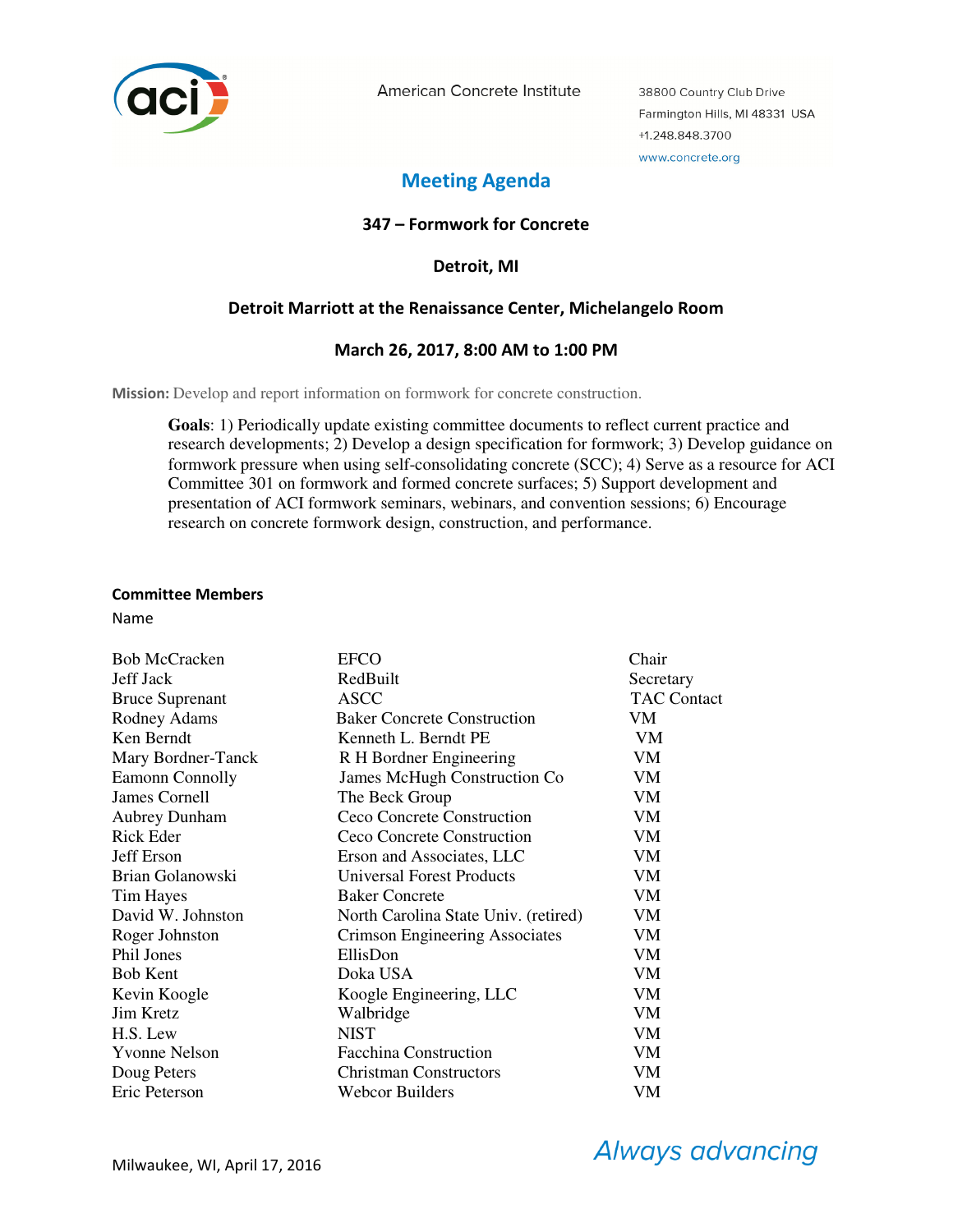# 347 – FORMWORK FOR CONCRETE AGENDA

| <b>Steffen Pippig</b> | <b>MEVA Formwork Systems</b>      | VM                       |
|-----------------------|-----------------------------------|--------------------------|
| <b>Matthew Poisel</b> | Atlas Engineering                 | VM                       |
| Douglas Schoonover    | <b>Atlas Construction Supply</b>  | VM.                      |
| Aviad Shapira         | Technion/Israel Institute of Tech | VM                       |
| John Simpson          | Simpson Engineering LLC           | VM                       |
| Rolf Spahr            | <b>MEVA Formwork Systems</b>      | VM                       |
| Peri Stivaros         | Feld Kaminetzky & Cohen-GEI       | VM                       |
| Daniel Toon           | United Forming Inc.               | VM                       |
| Ralph Tulis           | <b>Structures Consulting</b>      | VM                       |
| <b>Thomas West</b>    | <b>Barton Malow</b>               | <b>VM</b>                |
|                       |                                   |                          |
| Gardner P (Jum) Horst | <b>Horst and Associates</b>       | <b>Consulting Member</b> |

| Aali R Alizadeh          | Giatec Scientific Inc                | AM |
|--------------------------|--------------------------------------|----|
| <b>Richard Amodeo</b>    | <b>AAI</b> Engineering               | AM |
| <b>Patrick Balcazar</b>  | San Diego Projects Mgmt PSC          | AM |
| Kim Basham               | <b>KB</b> Engineering LLC            | AM |
| Francisco Bermudez       | Arber & Associates Inc               | AM |
| <b>Andrew Bombassaro</b> | Aluma Systems                        | AM |
| Eswar Burra              | Southern Pan                         | AM |
| George Charitou          | <b>EllisDon Construction</b>         | AM |
| <b>Anthony DeCarlo</b>   | Tru Wall Concrete Inc                | AM |
| Robert Elridge           | Webcor                               | AM |
| Martin Fradua            | Feld Kominetzky & Cohen              | AM |
| Christopher Garcia       | Charles Pankow Builders, Ltd         | AM |
| Noel Gardner             | Univ. of Ottawa (retired)            | AM |
| <b>Andrew Gray</b>       | <b>EFCO</b>                          | AM |
| Sam Greenberg            | Dansco Engineering                   | AM |
| Rishi Gupta              | Britsh Columbia Inst of Tech         | AM |
| Supriya Gupte            | Accu-Crete                           | AM |
| <b>Jonathan Hawkins</b>  | <b>G&amp;C Concrete Construction</b> | AM |
| Michael Hernandez        | <b>Baker Concrete Construction</b>   | AM |
| Alan Herndon             | <b>NCSU</b>                          | AM |
| Kris Hughes              | <b>Baker</b>                         | AM |
| Rocky Janney             | Koogle Engineering                   | AM |
| Destry Kenning           | Nox-Crete Products Group             | AM |
| Kamal Khayat             | Missouri Univ of Science & Tech      | AM |
| <b>Brittny Kubie</b>     | Peri Formwork Systems                | AM |
| Antonio Limbardo         | <b>Engineered Devices Corp</b>       | AM |
| Andrew Lloyd             | <b>MEVA</b>                          | AM |
| Ward Malisch             | <b>ASCC</b>                          | AM |
| <b>Richard McCarthy</b>  | Swedish Cement & Concrete Res        | AM |
| George Morcous           | University of Nebraska-Lincoln       | AM |
| <b>Ahmed Omran</b>       | University of Sherbrooke             | AM |
| Robert Opie              |                                      | AM |
| Michael Pedraza          | Harris Rebar                         | AM |
| <b>Bill Phillips</b>     | Parsons                              | AM |

Detroit, MI, March 26, 2017 Page **2** of **3**